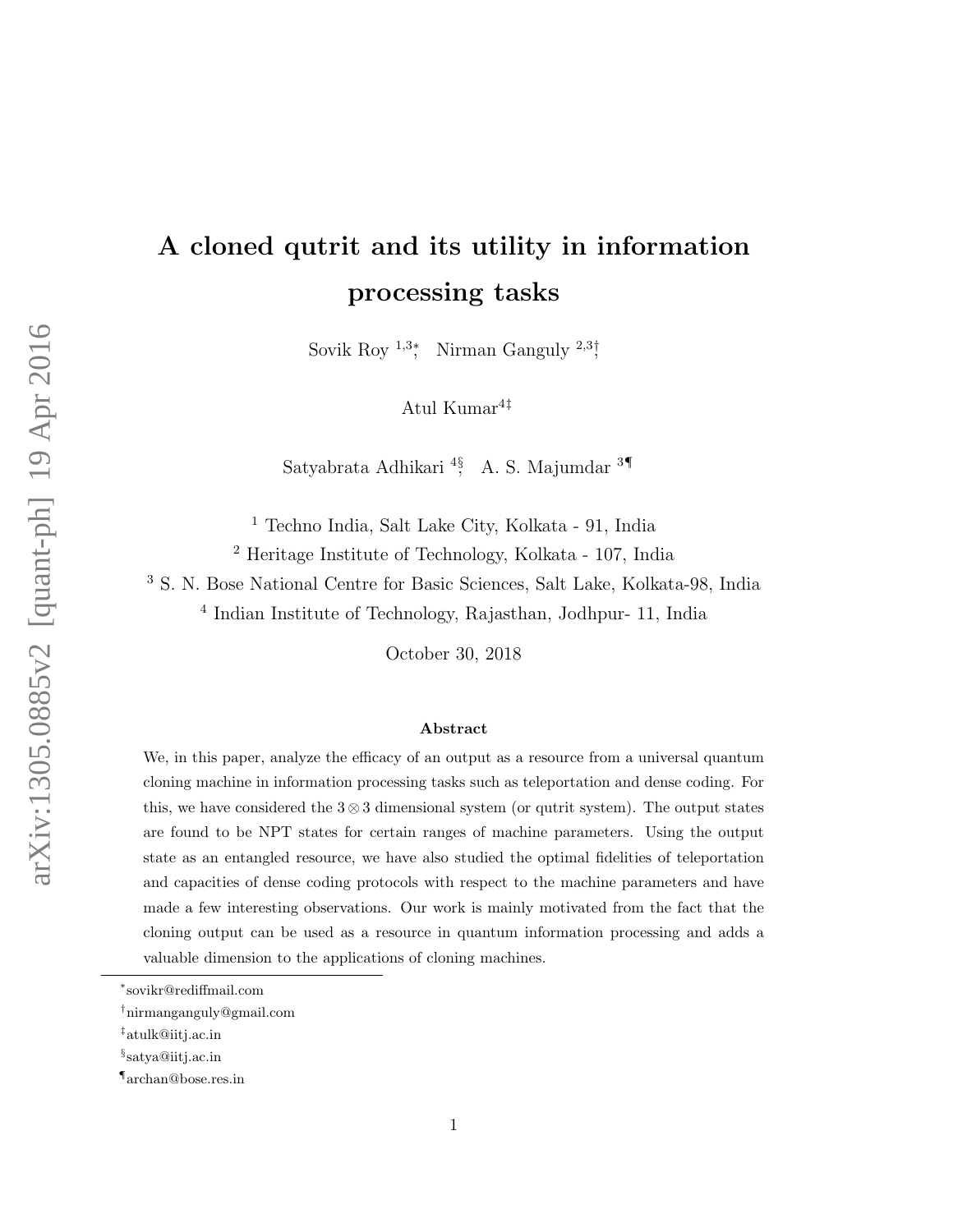#### 1 Introduction

Quantum entanglement, apart from being central to the investigations of the fundamentals of quantum mechanics, has also been used as a resource, enabling efficient quantum information processing protocols such as quantum teleportation [1], superdense coding [2,3], cryptography [4, 5], quantum cloning [6] etc. The above protocols were all developed using qubits as fundamental units of quantum information.The question of usefulness of states for quantum teleportation [7, 8], dense coding [9] and quantum cryptography [10,11] have also been studied in details. Over the last few years, a growing interest has been felt in quantum information community to study multi-level or higher dimensional systems or continuous spectrum systems for doing quantum information processing. For example the concept of quantum cloning has been extended from qubits to qutrits (quantum three level systems) [12]. This is because, in the higher dimension, quantum information processes are supposed to be more efficient in certain situations. A quantum state in a large dimensional space contains more information than one in small dimensional space [13]. The present experimental context makes it reasonable to consider the manipulation of more-than-two-level quantum information carriers.

Keeping the recent trends in mind, we, in this article, have focussed on developing a state in qutrit system, whose capability in information processing has been studied. Central to our investigations, is the usefulness of mixed states of two qutrits, obtained as an output from Buzek - Hillery universal quantum cloning machine [14], as resources for quantum teleportation and dense coding protocols. Our analysis of teleportation and dense coding using higher dimensional systems provides some interesting aspects about the outputs obtained from the cloning machine when used as resources in quantum information processing. We show that the non-optimal output state obtained from the Buzek - Hillery cloning machine can be used more efficiently as a resource for quantum information processing in comparison to the optimal output state obtained from the Buzek - Hillery cloning machine. Surprisingly, our results show that the optimal teleportation fdelity for a distilled non-optimal output state as a resource is more than the optimal teleportation fdelity for a distilled optimal output state as a resource for a certain range of machine parameters. For dense coding one can successfully use only a distilled non-optimal output state as a resource and not the distilled optimal output state. We believe that the results obtained in this article would add another important dimension to the applicability of quantum cloning machines to quantum information processing [15].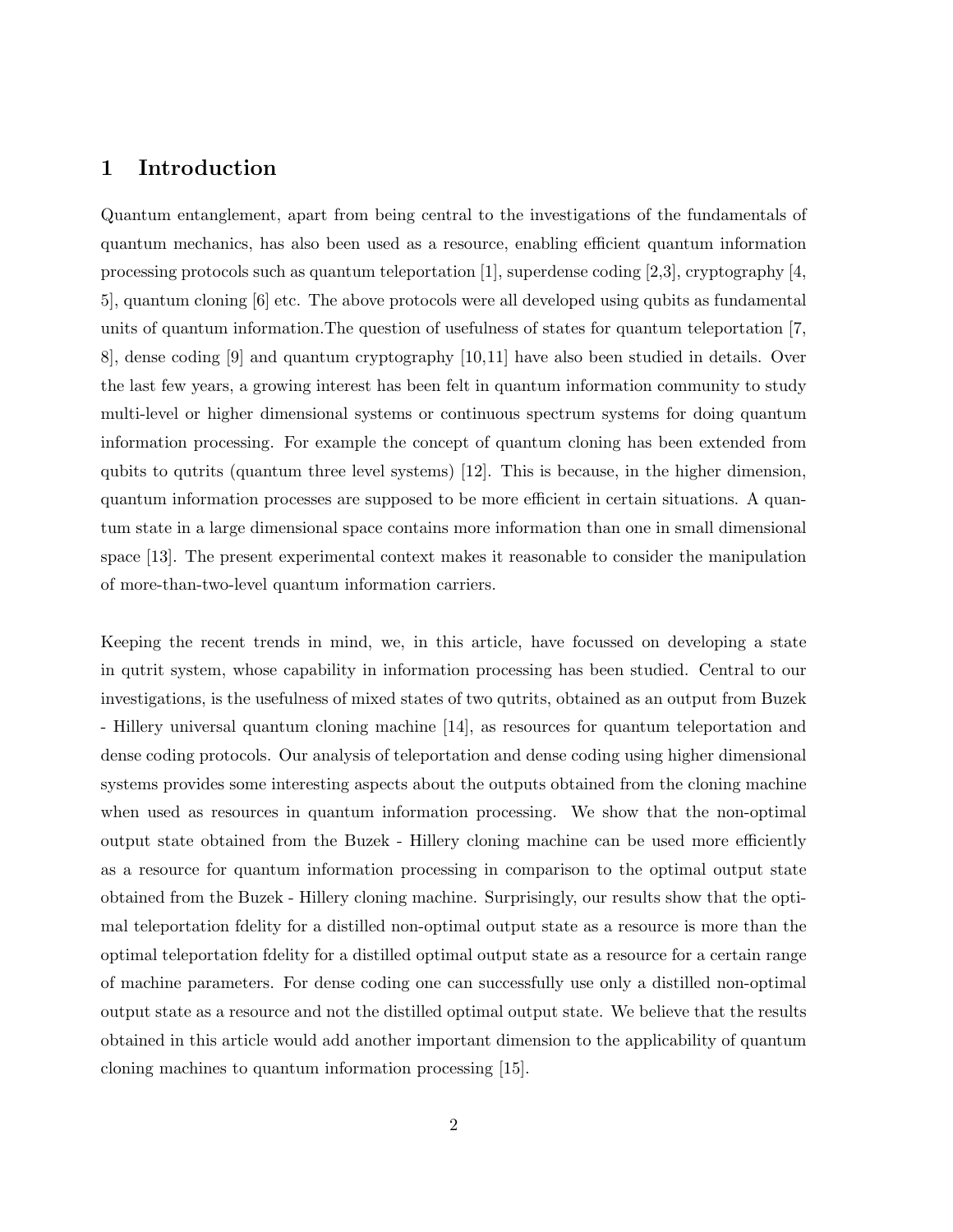In section 2 we give a brief review of Buzek-Hillery universal quantum cloning machine and discuss the entanglement properties of the output states obtained from the cloning machine. Sections 3 and 4 deal with the analysis of the optimal and non-optimal output state, respectively, for quantum information processing. We conclude the article with results and discussions in section 5.

## 2 A brief review of Buzek - Hillery universal quantum cloning machine (BH-UQCM):

To begin with, we consider the universal quantum cloning machine (UQCM) for arbitrary higher dimensional Hilbert space suggested by V. Buzek and M. Hillery [14]. The BH-UQCM is an n - dimensional quantum system, where  $|X_i\rangle_x$ ,  $(i = 1, 2, ..., n)$  is an orthonormal basis of the cloning machine Hilbert Space. If we consider that the cloner is initially prepared in a particular state  $|X\rangle_x$ , then the transformation for the basis vectors corresponding to the B-H cloning machine is given by

$$
|\psi_i\rangle_a |0\rangle_b |X\rangle_x \longrightarrow c |\psi_i\rangle_a |\psi_i\rangle_b |X_i\rangle_x + d \sum_{j \neq i}^n \{|\psi_i\rangle_a |\psi_j\rangle_b + |\psi_j\rangle_a |\psi_i\rangle_b \} |X_j\rangle_x, \tag{1}
$$

with real coefficients c and d. The action of the cloning transformation on a state can be specified by a unitary transformation acting on the basis vectors of the tensor product space of the original quantum system  $|\psi_i\rangle_a$ , the copier and an additional n - dimensional system which becomes the copy (which is initially prepared in a specific state  $|0\rangle_b$ ). From the unitarity of the above transformation it follows that  $c$  and  $d$  satisfy the relation

$$
c^2 + 2(n - 1) d^2 = 1.
$$
 (2)

Using the transformation it was shown that the particles  $a$  and  $b$  at the output of the cloner are in the same state (having the same reduced density matrices), which was described by the density operator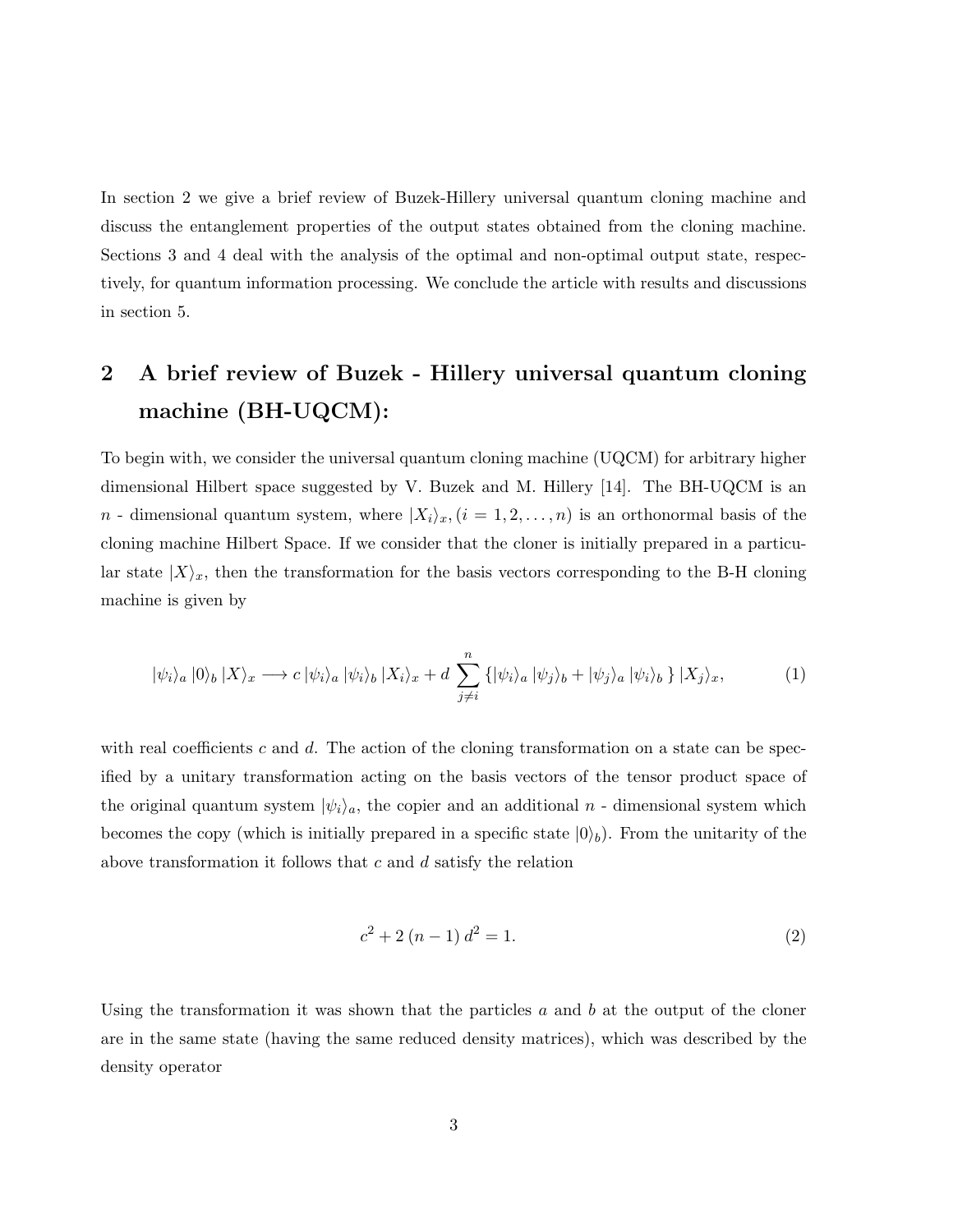$$
\hat{\rho}_{out}^a = \hat{\rho}_{out}^b = \sum_{i=1}^n |\alpha_i|^2 [c^2 + (n-2)d^2] |\psi_i\rangle\langle\psi_i| + \sum_{i,j=1, i \neq j}^n \alpha_i \alpha_j^* [2cd + (n-2)d^2] |\psi_i\rangle\langle\psi_j| + d^2 I. \tag{3}
$$

For universal cloning transformation which generates two imperfect copies from the original state (say,  $|\phi\rangle_a$ ), the quality of the cloning will not depend on the particular state (in the given Hilbert space) which is going to be copied if and only if the output reduced density matrix is of the form

$$
\widehat{\rho}_{out}^j = s \,\widehat{\rho}_{in}^j + \frac{1-s}{n} \, I,\tag{4}
$$

where  $\hat{\rho}_{in}^j = |\phi\rangle\langle\phi|$  is the density operator describing the original state which is going to be cloned. Here the quantity s is called the scaling factor. To find the values for the parameters c and d the density operator in equation  $(3)$  must take the scaled form of  $(4)$ . This directly guarantees the universality of the transformation  $(1)$ . Comparing equations  $(4)$  and  $(3)$  it has been found in [14] that the parameters c and d satisfy the equation

$$
c^2 = 2\,c\,d.\tag{5}
$$

Then the normalization condition in equation  $(2)$  gives the explicit values for the parameters c and d which are given as follows:

$$
c^2 = \frac{2}{n+1}, \qquad d^2 = \frac{1}{2(n+1)},\tag{6}
$$

from which it follows also that the scaling factor s is given by

$$
s = c2 + (n - 2)d2 = \frac{n+2}{2(n+1)}.
$$
 (7)

Equation  $(6)$  gives the optimal values for the real parameters c and d. For qutrit system we have  $n=3$  in equation (2) and hence  $c^2=\frac{1}{2}$  $rac{1}{2}$  and  $d^2 = \frac{1}{8}$  $\frac{1}{8}$  (from equation (6)).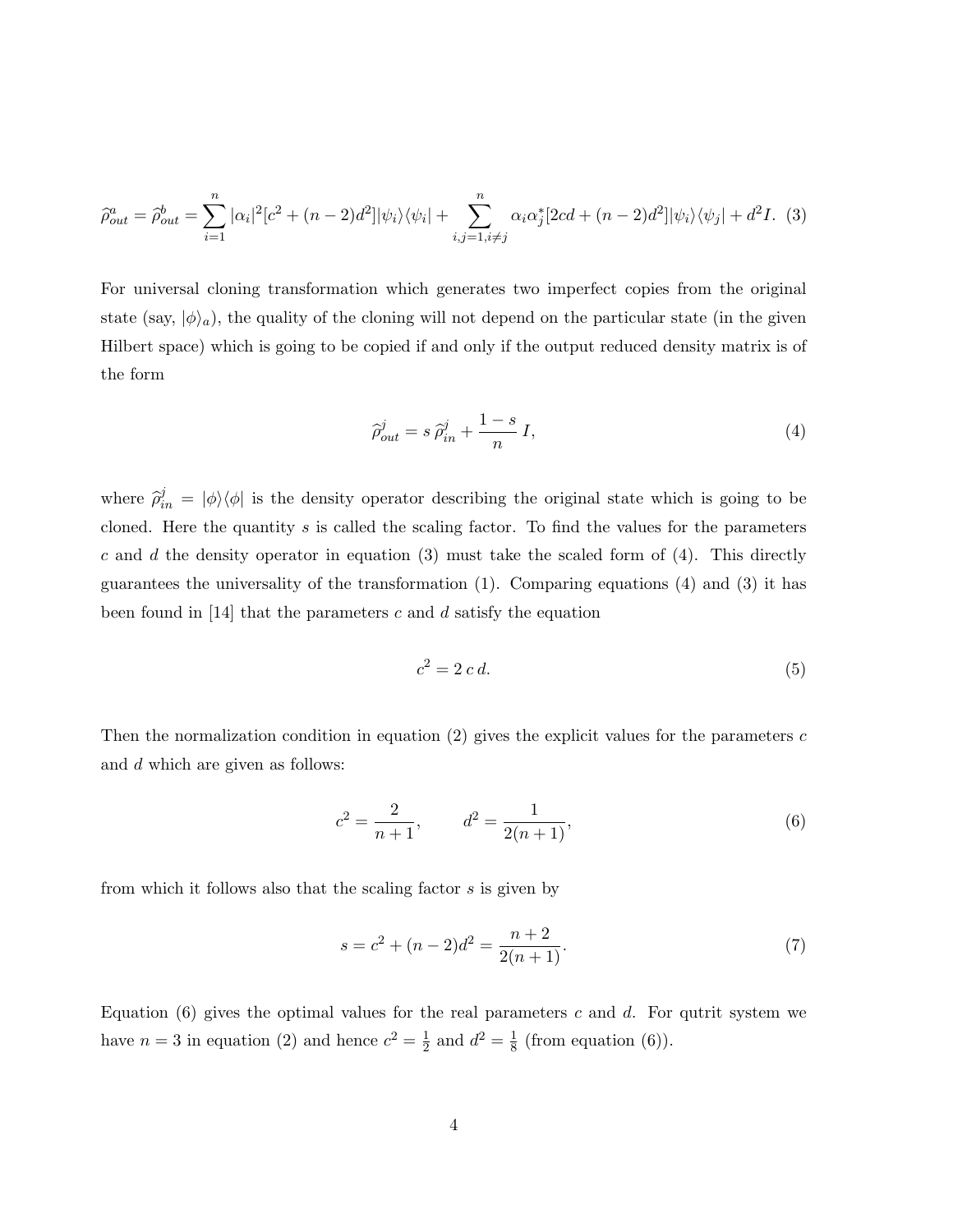#### 3 Analysis of two qutrit output from BH - UQCM :

We now proceed to discuss the entanglement properties of a two qutrit system generated as the output of the UQCM (1). We consider a single qutrit system as an input to the cloning machine, namely

$$
|\varphi\rangle = \frac{1}{\sqrt{3}} \{ |0\rangle + |1\rangle + |2\rangle \}.
$$
 (8)

The basis vectors  $|0\rangle$ ,  $|1\rangle$  and  $|2\rangle$  have their independent transformed forms with respect to (1) whereas from the linearity property of the cloning transformation and then on tracing out the machine vectors  $X_i$ ,  $i = 1, 2$ , as well as by considering only the unitarity condition (2) on c and d for  $n = 3$  we get the composite two qutrit density operator as

$$
\rho_{ab}^{out} = \frac{(1 - 4 d^2)}{3} \sum_{i=0}^{2} |i, i\rangle\langle i, i| + \frac{2}{3} d^2 \sum_{i \neq j}^{2} [\langle i, j | + \langle j, i |]
$$

$$
+ \frac{(\sqrt{1 - 4 d^2})}{3} d \left[ \sum_{i \neq j}^{2} |i, i \rangle (\langle i, j | + \langle j, i |) + \sum_{i \neq j}^{2} |i, j \rangle (\langle i, i | + \langle j, i |) \right]
$$

$$
+ \frac{d^2}{3} \left[ \sum_{i \neq j}^{2} |i, j \rangle (\langle i, j + 1 | + \langle j + 1, i | + \langle i + 1, j + 1 | + \langle j + 1, i + 1 |) (mod 2) \right].
$$
 (9)

The above state is a function of machine parameter d.

Now by positive partial transposition criteria  $[16]$ , with respect to the system  $a$ , we find that there exists two eigenvalues of the state (9) as

$$
e_1 = \frac{1+4d^2}{6} - \frac{1}{6}\sqrt{1+24d^2 - 104d^4 + 32\sqrt{-(2d-1)(2d+1)}d^3}
$$
  
\n
$$
e_2 = \frac{1-5d^2}{6} - \frac{1}{6}\sqrt{1-6d^2 + 25d^4 - 16\sqrt{-(2d-1)(2d+1)}d^3}.
$$
\n(10)

It is observed that at least one of the two obtained eigenvalues are always negative when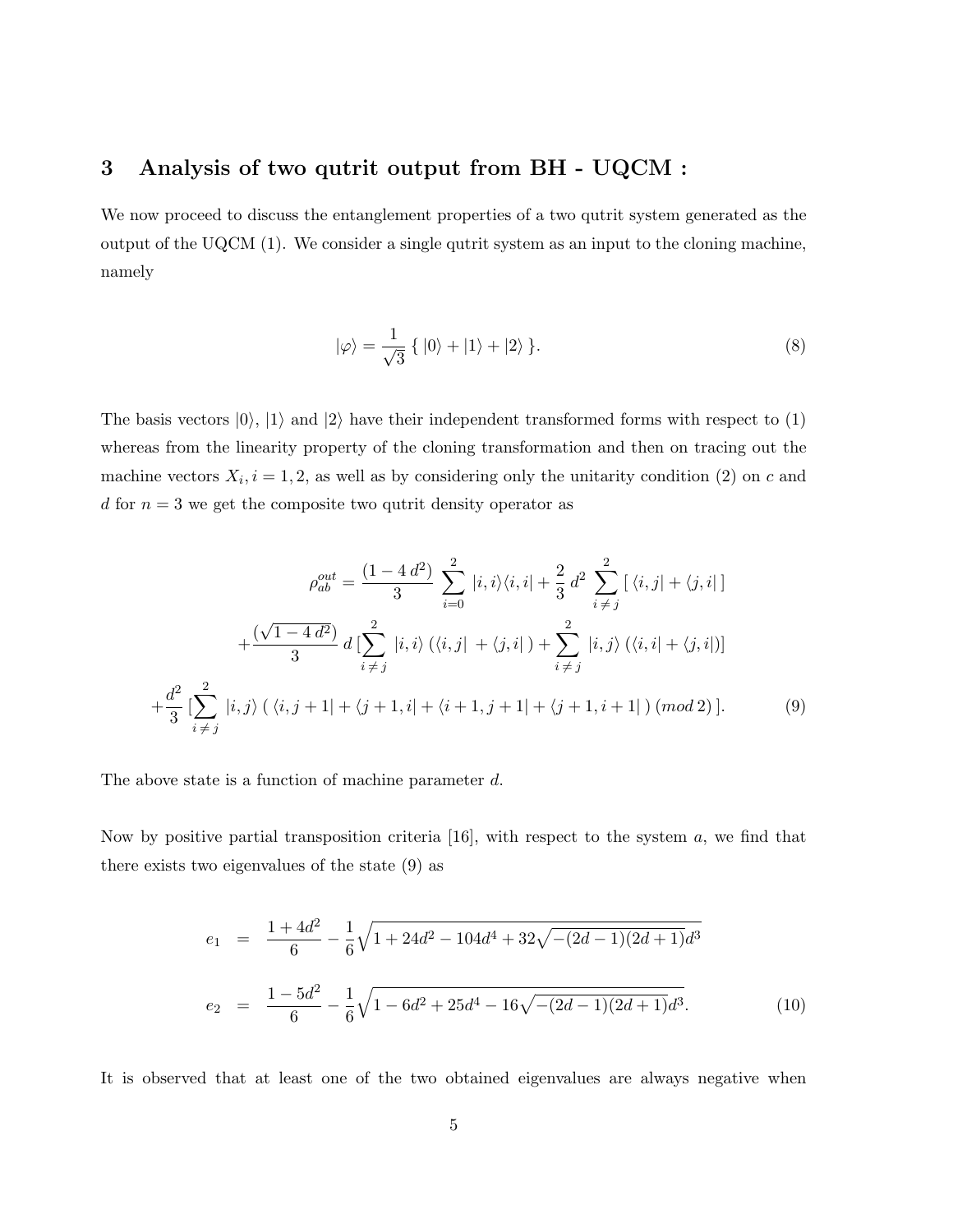$d \in (0, \frac{1}{2})$  $\frac{1}{2}$ . The eigenvalue  $e_1$  is negative when  $d \in (0, \frac{6+\sqrt{2}}{17})$  and  $e_2$  is negative when either  $d \in (0, \frac{1}{2v})$  $\frac{1}{2\sqrt{2}}$ ) or  $d \in (\frac{1}{2\sqrt{2}})$  $\frac{1}{2\sqrt{2}}, \frac{1}{2}$  $\frac{1}{2}$ . Therefore the state (9) is NPT state for d belonging to either of these ranges. Combining the above results we can say that the non - optimal output (9) is an NPT state for  $d \in (0, \frac{1}{2})$  $\frac{1}{2}$ . The fact that the cloned two-qutrit system generated from the UQCM is a NPT state motivates us to analyse its utility for quantum information processing tasks such as teleportation and dense coding.

Also we know that if  $\rho^1$  represents the ideal density operator describing the *in* state which will pass through a certain cloning machine and  $\rho^2$  is the density operator of the output state from that machine, then fidelity of cloning is calculated by *Bures' distance* [17] and is defined as follows

$$
d_B(\rho^1, \rho^2) = \sqrt{2} \left\{ 1 - \operatorname{Tr} \sqrt{(\rho^1)^{\frac{1}{2}}} \rho^2 (\rho^1)^{\frac{1}{2}} \right\}^{\frac{1}{2}}.
$$
 (11)

So using (11), the fidelity of cloning of the non - optimal two qutrit output  $\rho_{out}^{ab}$  of (9), is then calculated as

$$
d_B(\rho_{out}^a, \rho_{in}^a) = \frac{\sqrt{2}}{3} \sqrt{9 - 3\sqrt{3 + 6d^2 + 12d\sqrt{1 - 4d^2}}},\tag{12}
$$

where  $\rho_{in}^a = |\varphi\rangle\langle\varphi|$  and  $\rho_{out}^a$  is the reduced density operator of  $\rho_{out}^{ab}$  which is obtained by tracing out party b. We see that fidelity of cloning of state (9) is also a function of machine parameter d. BH - UQCM is such a quantum copier where

$$
d_B(\rho_{out}^a, \rho_{in}^a) = constant.
$$
\n<sup>(13)</sup>

This also implies that for different values of the machine parameter d we get different forms of the non - optimal output (9) and hence different fidelities of cloning. From equation (12), we see that, when  $d^2 = \frac{1}{8}$  $\frac{1}{8}$ , the fidelity of cloning from is given by 0.517638 and which is similar to the value obtained after substituting  $n = 3$ , in the following expression.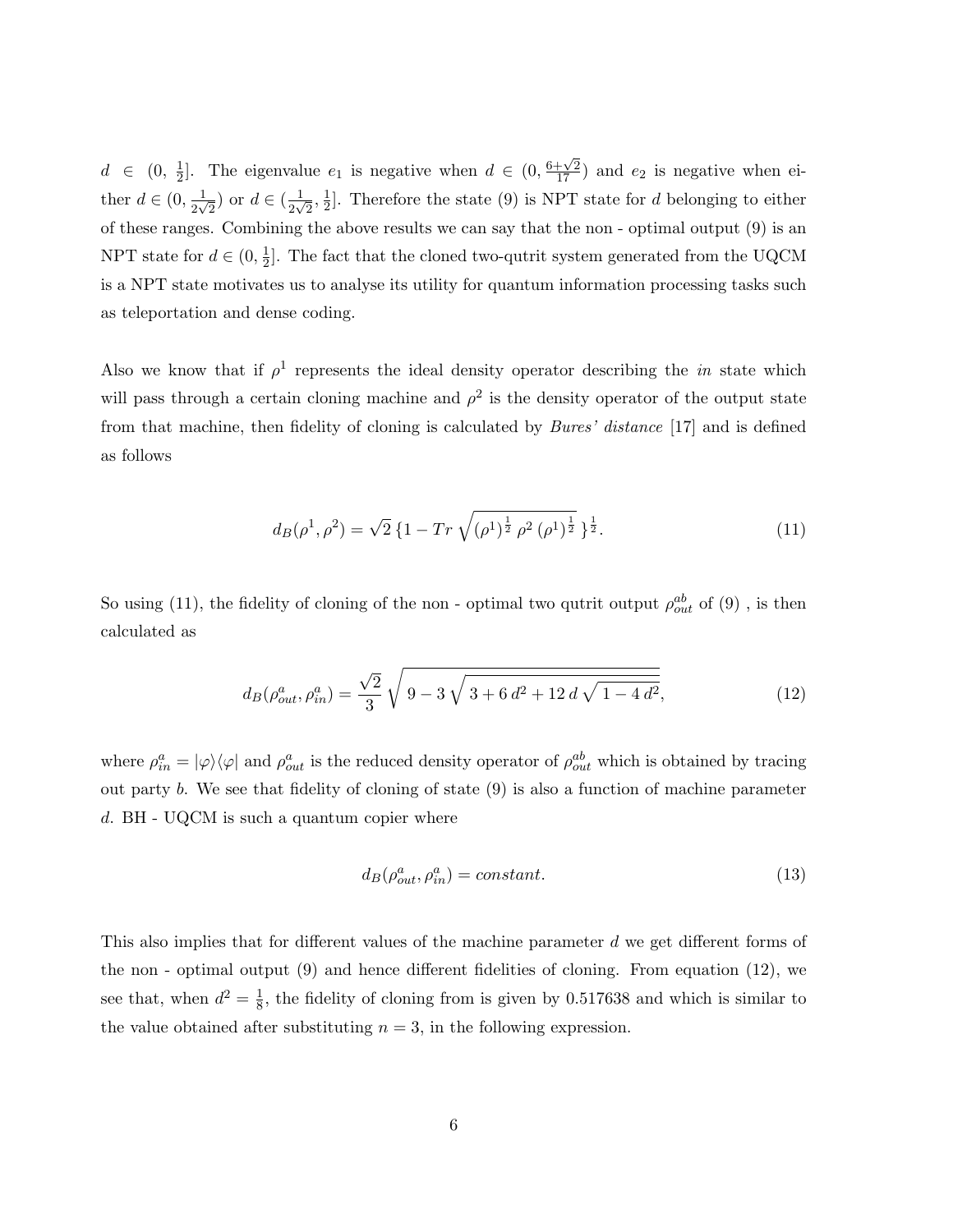$$
d_B(\rho_{out}^a, \rho_{in}^a) = \sqrt{2} \sqrt{1 - \sqrt{\frac{n+3}{2(n+1)}}}
$$
\n(14)

## 3.1 Quantum teleportation and dense coding using the optimal output state of BH-UQCM:

The output two-qutrit state obtained from the cloning machine will be an optimal state (which we denote by  $\rho_{optout}^{ab}$  for  $d^2 = \frac{1}{8}$  $\frac{1}{8}$ . From (9), it is easy to show that such an output state would be an NPT state according to [16].

In n-dimensional system, a state  $\rho$  can be used as a teleportation channel, if its fully entangled fraction i.e.  $F(\rho)$  is greater than  $\frac{1}{n}$  [18]. The fully entangled fraction for any arbitrary state  $\rho$  is defined as

$$
F(\rho) = Max_{\phi} \langle \phi | \rho | \phi \rangle,
$$
\n(15)

where maximum is taken over all the maximally entangled basis states  $\phi$ . In this respect our two qutrit output state is supposed to be useful in teleportation if its fully entangled fraction is more than  $\frac{1}{3}$ . To check the utility of the two qutrit optimal output state  $\rho_{optout}^{ab}$  in teleportation , we therefore calculate its fully entangled fraction.

We know that the Bell basis states are four orthonormal maximally entangled states of two qubits, which are given by

$$
|\phi^{\pm}\rangle = \frac{1}{\sqrt{2}}\{|0,0\rangle \pm |1,1\rangle\},\tag{16}
$$

and

$$
|\psi^{\pm}\rangle = \frac{1}{\sqrt{2}}\{|0,1\rangle \pm |1,0\rangle\}.
$$
 (17)

Analogous to these above states, for 3− dimensional systems, or qunits we have [19]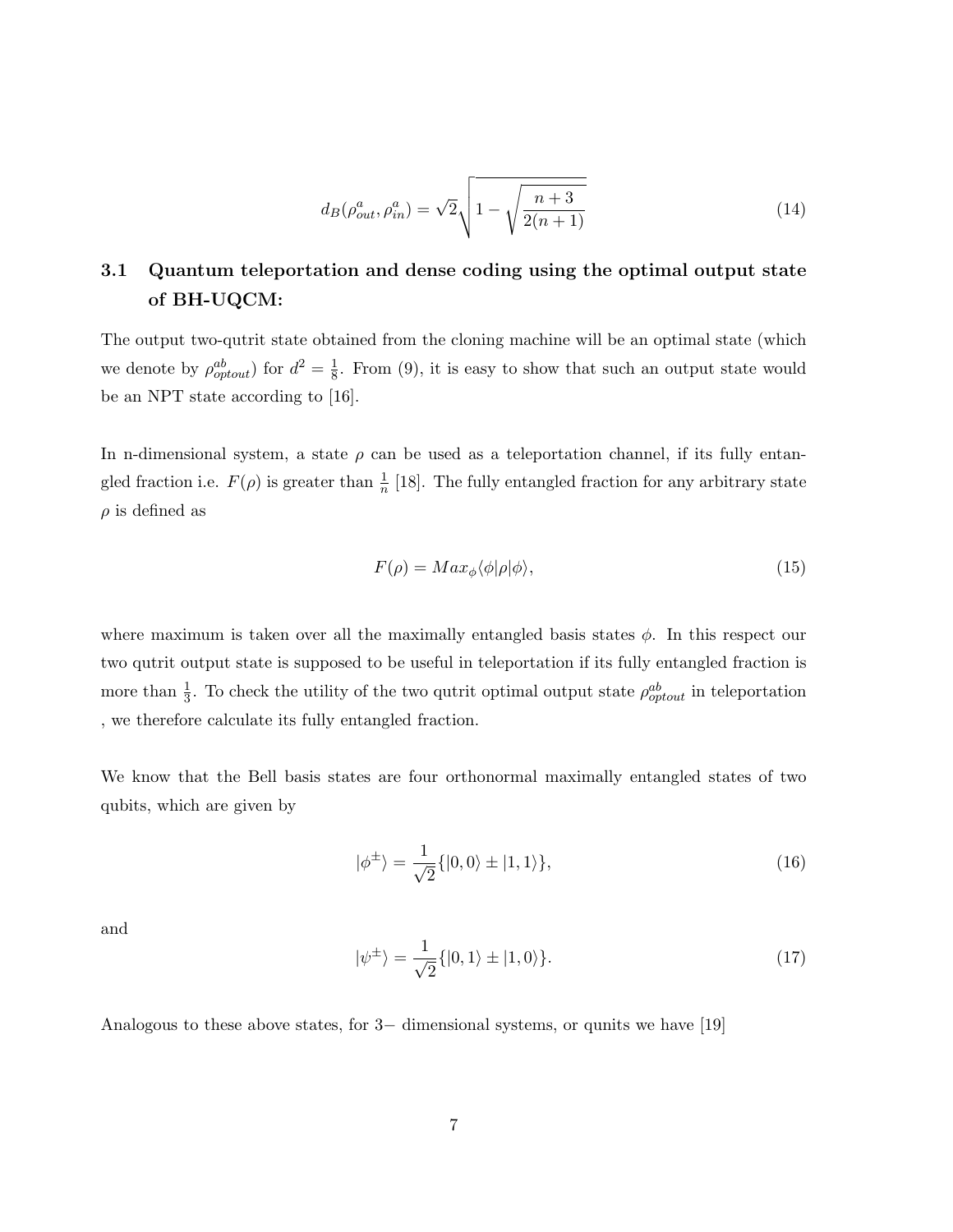$$
|\phi_{xy}\rangle = \frac{1}{\sqrt{3}} \sum_{j=0}^{2} \xi^{jy} |j, j+x\rangle, \quad x, y = 0, 1, 2,
$$
 (18)

where,  $\xi := e^{\frac{2\pi i}{3}}$  and  $\{|0\rangle, |1\rangle, |2\rangle\}$  is an orthonormal basis for the space of one qutrit. The states (18) are maximally entangled and are mutually orthogonal.

Hence considering  $\rho_{optout}^{ab}$  and using (15) and (18) and using the formula

$$
\langle \phi_{ij} | \rho | \phi_{ij} \rangle = Tr(\rho | \phi_{ij} \rangle \langle \phi_{ij} |). \tag{19}
$$

we calculate all the nine inner products of optimal output. We find that,  $F(\rho_{optout}^{ab}) = \frac{1}{6} < \frac{1}{3}$  $\frac{1}{3}$ , implying that the state  $\rho_{optout}^{ab}$  is not useful for quantum teleportation teleportation tasks.

We now proceed to analyze whether the optimal state is useful for dense coding or not. A state is said to be 'dense codeable' if it can be used in dense coding [20]. In  $n_a \otimes n_b$  systems, the capacity of dense coding for any given shared state  $\rho^{ab}$  has been defined as,

$$
\chi = \log_2 n + S_V(\rho^b) - S_V(\rho^{ab}).
$$
\n(20)

The term  $S_V(\rho)$  denotes the von - Neumann Entropy, where  $S_V(\rho^b)$  is the von - Neumann entropy of the reduced system and  $S_V(\rho^{ab})$  is von - Neumann entropy for the original one (i.e. the joint state  $\rho^{ab}$ ). von - Neumann Entropy is considered to be the standard measure of randomness of a statistical ensemble described by a density matrix. For any arbitrary state  $\rho$  this is denoted by calculated as,

$$
S_V(\rho) = -tr(\rho \log \rho) = -\sum_i k_i \log (k_i), \qquad (21)
$$

where  $k_i$ ' s are the eigenvalues of the state  $\rho$  along-with the condition that  $0 \equiv 0 \log 0$ . This measure has a natural significance stemming from its connections with statistical physics and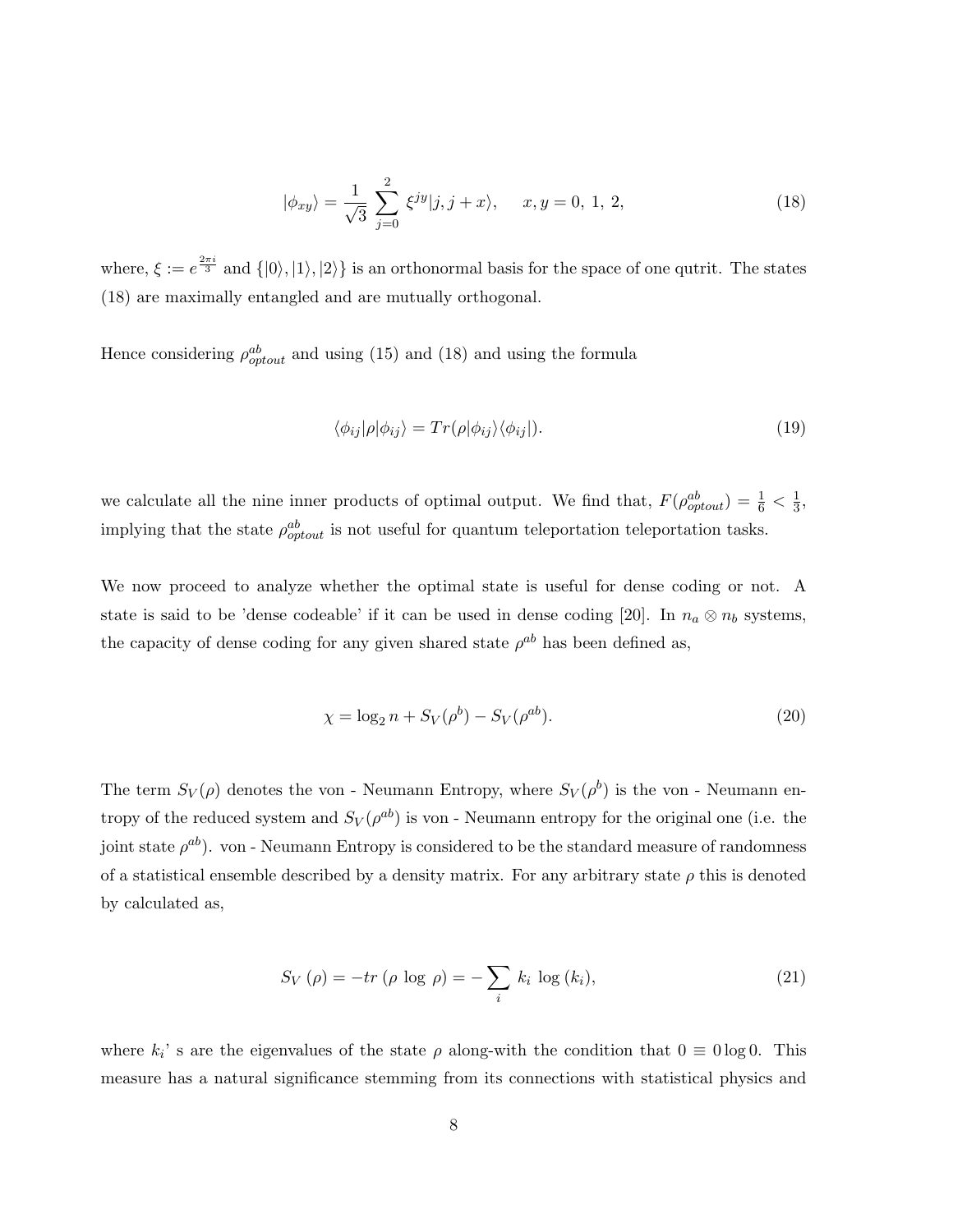information theory.

A shared quantum state is thus said to be useful for dense coding , if the corresponding capacity  $\chi$  is more than  $log_2(n)$  (in qutrit system it is  $log_2(3)$ ). From (20), it is clear that such states are precisely those for which  $S_V(\rho^{b}) - S_V(\rho^{ab}) > 0$ . For the state  $\rho^{ab}_{optout}$ , we find that  $S_V(\rho_{optout}^b) - S_V(\rho_{optout}^{ab}) = -0.43872 < 0.$  Hence the state  $\rho_{optout}^{ab}$  is not useful for the dense coding protocol. As the optimal output state is neither useful for teleportation nor useful in dense coding, we proceed further for the distillation of the optimal output state and to investigate its efficacy for teleportation as well as for dense coding.

## 3.2 Construction of filter and analysis of the distilled optimal state in teleportation and dense coding:

In Section 3.1, we have seen that the optimal output state  $\rho_{optout}^{ab}$  is not useful for teleportation and dense coding protocols. For  $2 \otimes 2$  dimensional systems, any state can be made useful for teleportation [21].

Horodecki et al. [18] showed that any state violating the reduction criteria is distillable. In reduction criteria, for a state  $\rho$ , we first calculate the state  $\rho^a = Tr_b(\rho)$ , which is a reduction of the state of interest. Then one should check the non negativity of the eigenvalues of the operator  $(\rho^a \otimes I - \rho)$  i.e. one should have

$$
\rho^a \otimes I - \rho \ge 0. \tag{22}
$$

The dual criteria

$$
I \otimes \rho^b - \rho \ge 0,\tag{23}
$$

can also be used. It is easy to see that the state  $\rho_{optout}^{ab}$  violates reduction criteria. Hence it is distillable. We can now distill  $\rho_{optout}^{ab}$  calculating the eigenvector corresponding to the suitable negative eigenvalue of the state,  $(\rho_{optout}^a \otimes I - \rho_{optout}^{ab})$  and subjecting the state to the appropriate filter. For this, we need to calculate the eigen vector  $|\Psi\rangle$  corresponding to the negative eigenvalue of the operator  $(\rho^a_{optout} \otimes I - \rho^{ab}_{optout})$ . If the form of such an eigen vector is  $|\Psi\rangle = \sum_{i,j}^{N} a_{ij} |i\rangle |j\rangle$ , then the filter A is nothing but an operator which can simply be represented using a matrix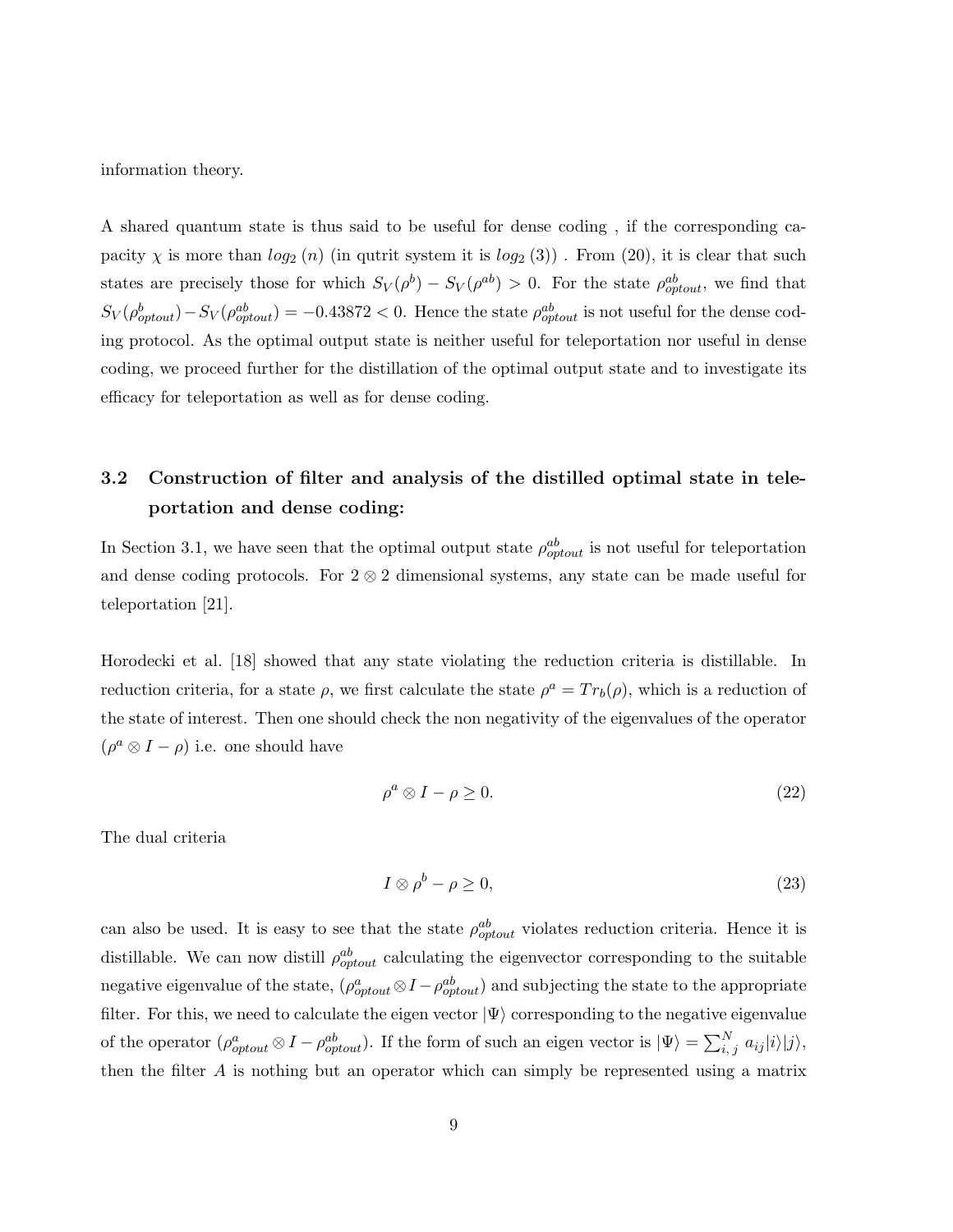where the element of the matrix can be given as  $A_{ij} = \sqrt{N} a_{ij}$  [18]. Also, we know that if  $\rho$  is any state and A is a filter then a new state  $\rho'$  is found as

$$
\rho' = \frac{A^{\dagger} \otimes I \rho A \otimes I}{Tr(\rho A A^{\dagger} \otimes I)},\tag{24}
$$

where A is the filter. By following the procedures described in [18], we construct the filter for the optimal state  $\rho_{optout}^{ab}$ . The filter is denoted by  $A_{opt}$  and is given by

$$
A_{opt} = \begin{pmatrix} \sqrt{3}(\frac{3}{2} - \frac{\sqrt{29}}{2}) & \sqrt{3}(-\frac{7}{2} + \frac{\sqrt{29}}{2}) & -\sqrt{3} \\ \sqrt{3}(\frac{7}{2} - \frac{\sqrt{29}}{2}) & \sqrt{3}(-\frac{3}{2} + \frac{\sqrt{29}}{2}) & \sqrt{3} \\ \sqrt{3}(\frac{5}{2} - \frac{\sqrt{29}}{2}) & \sqrt{3}(-\frac{5}{2} + \frac{\sqrt{29}}{2}) & 0 \end{pmatrix}.
$$
 (25)

Using (24) we find the distilled form of the optimal state of  $\rho_{optout}^{ab}$ . Let us denote this by  $\varrho_{optout}^{ab}$ and so we have

$$
\varrho_{optout}^{ab} = \frac{A_{opt}^{\dagger} \otimes I \, \rho_{optout}^{ab} \, A_{opt} \otimes I}{Tr(\rho_{optout}^{ab} \, A_{opt} \, A_{opt}^{\dagger} \otimes I)}.
$$
\n(26)

The filtered optimal state (26) is found to be suitable for teleportation since the fully entangled fraction of  $\varrho_{optout}^{ab}$  i.e.  $F(\varrho_{optout}^{ab}) = 0.38789 > \frac{1}{3}$  $\frac{1}{3}$ . Moreover, the optimal teleportation fidelity for any arbitrary state  $\rho$  in  $n-$  dimensional system is defined as

$$
f(\rho) = \frac{nF(\rho) + 1}{n + 1}.
$$
\n(27)

Therefore in qutrit system, the optimal teleportation fidelity of the state  $\rho_{optout}^{ab}$  is given by

$$
f(\varrho_{optout}^{ab}) = \frac{3F(\varrho_{optout}^{ab}) + 1}{4} = 0.5409.
$$
 (28)

Similarly, for the dense coding protocol using (20) and (26) we see that,  $S_V(\rho_{optout}^b) - S_V(\rho_{optout}^{ab}) =$ −0.3327 < 0. Therefore the filtered optimal state is still not useful for dense coding.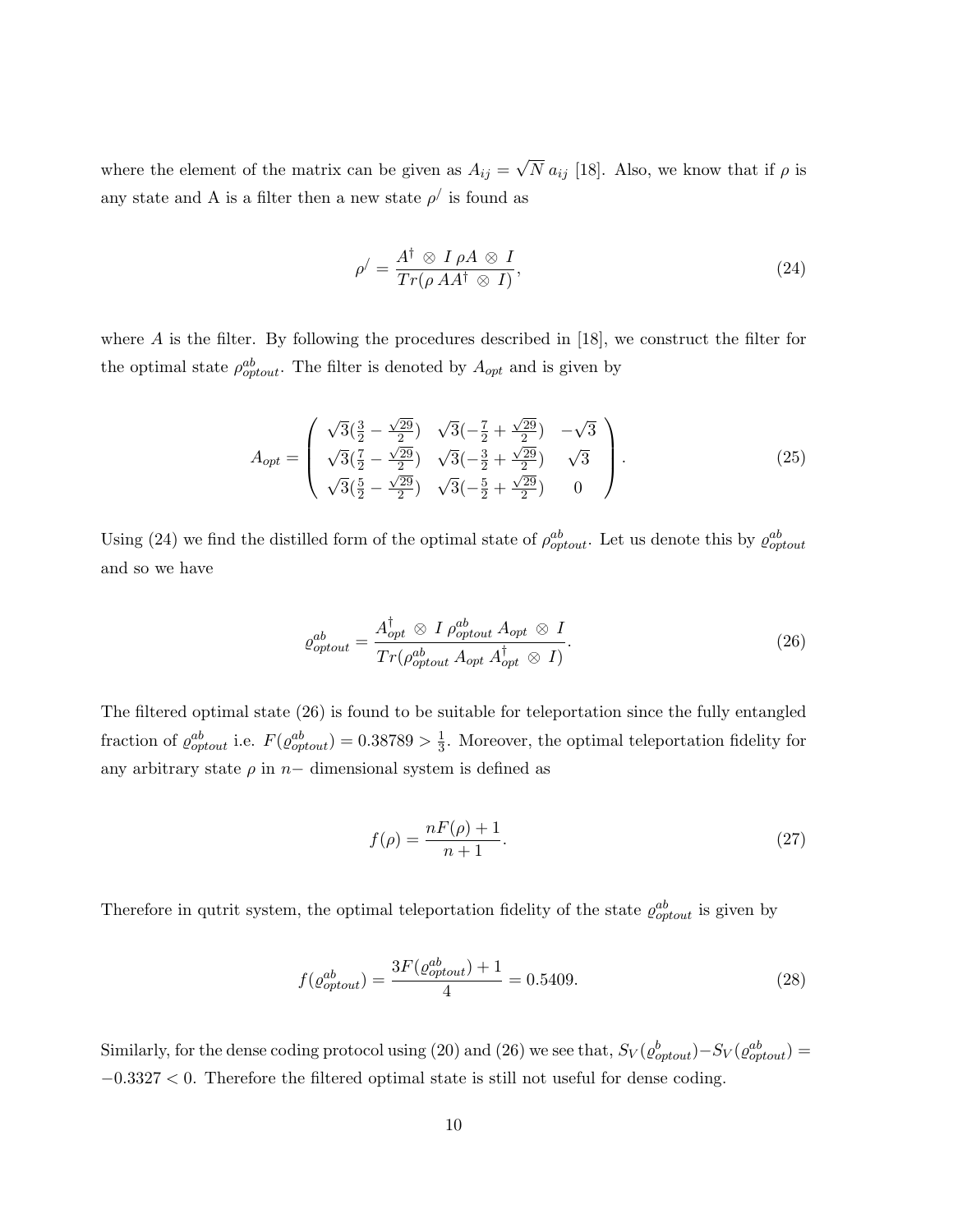### 3.3 Quantum teleportation and dense coding using the non-optimal output state of BH-UQCM::

For the values of machine parameter d other than  $\frac{1}{2\sqrt{2}}$  (i.e.  $d^2 = \frac{1}{8}$ )  $\frac{1}{8}$ ), the state (9) is said to be non - optimal. Also we know that for  $d \in (0, \frac{1}{2})$  $\frac{1}{2}$ , the state (9) is NPT. Now the non optimal output state (9) cannot be used as a teleportation channel, for in this case we see that  $F(\rho_{nonopt}^{ab}) = \frac{4d^2}{3}$ 3 never exceeds  $\frac{1}{3}$ . Hence the non-optimal state  $\rho_{nonopt}^{ab}$  is also not useful to be used as a resource for teleportation process.

This can be verified also in the following way. We know that a hermitian operator W may be called a teleportation witness if the following conditions are satisfied (i)  $Tr(W\sigma) \geq 0$ , for all states  $\sigma$  which are not useful for teleportation, (ii)  $Tr(W \chi) < 0$  for at least one state  $\chi$  which is useful for teleportation [22,23], where

$$
W = \frac{I}{3} - |\phi^+\rangle\langle\phi^+|,\tag{29}
$$

where,  $|\phi^+\rangle = \frac{1}{3}$  $\frac{1}{3}\sum_{i=0}^{2}|ii\rangle.$ 

For the non-optimal state  $\rho_{nonopt}^{ab}$ , we see that  $Tr(W\rho_{nonopt}^{ab}) = \frac{4}{3}d^2$ , which is always positive for  $0 < d \leq \frac{1}{2}$  $\frac{1}{2}$ . This proves that the state  $\rho_{nonopt}^{ab}$  cannot be used in telesportation.

In order to see whether the state  $\rho_{nonopt}^{ab}$  is useful in dense coding or not, we plot a graph between  $S_V(\rho_{nonopt}^b) - S_V(\rho_{nonopt}^{ab})$  and the machine parameter d, where  $\rho_{nonopt}^b$  is the reduced density operator of the two qutrit output state  $\rho_{nonopt}^{ab}$  and is given by,

$$
\rho_{out}^b = \begin{pmatrix} \frac{1}{3} & \frac{1}{3}d(2\sqrt{1 - 4d^2} + d) & \frac{1}{3}d(2\sqrt{1 - 4d^2} + d) \\ \frac{1}{3}d(2\sqrt{1 - 4d^2} + d) & \frac{1}{3} & \frac{1}{3}d(2\sqrt{1 - 4d^2} + d) \\ \frac{1}{3}d(2\sqrt{1 - 4d^2} + d) & \frac{1}{3}d(2\sqrt{1 - 4d^2} + d) & \frac{1}{3} \end{pmatrix}.
$$
 (30)

It is clear from the following figure that the non optimal two qutrit output state  $\rho_{nonopt}^{ab}$  is not useful for dense coding when  $d\in(0,\frac{1}{2})$  $\frac{1}{2}$ .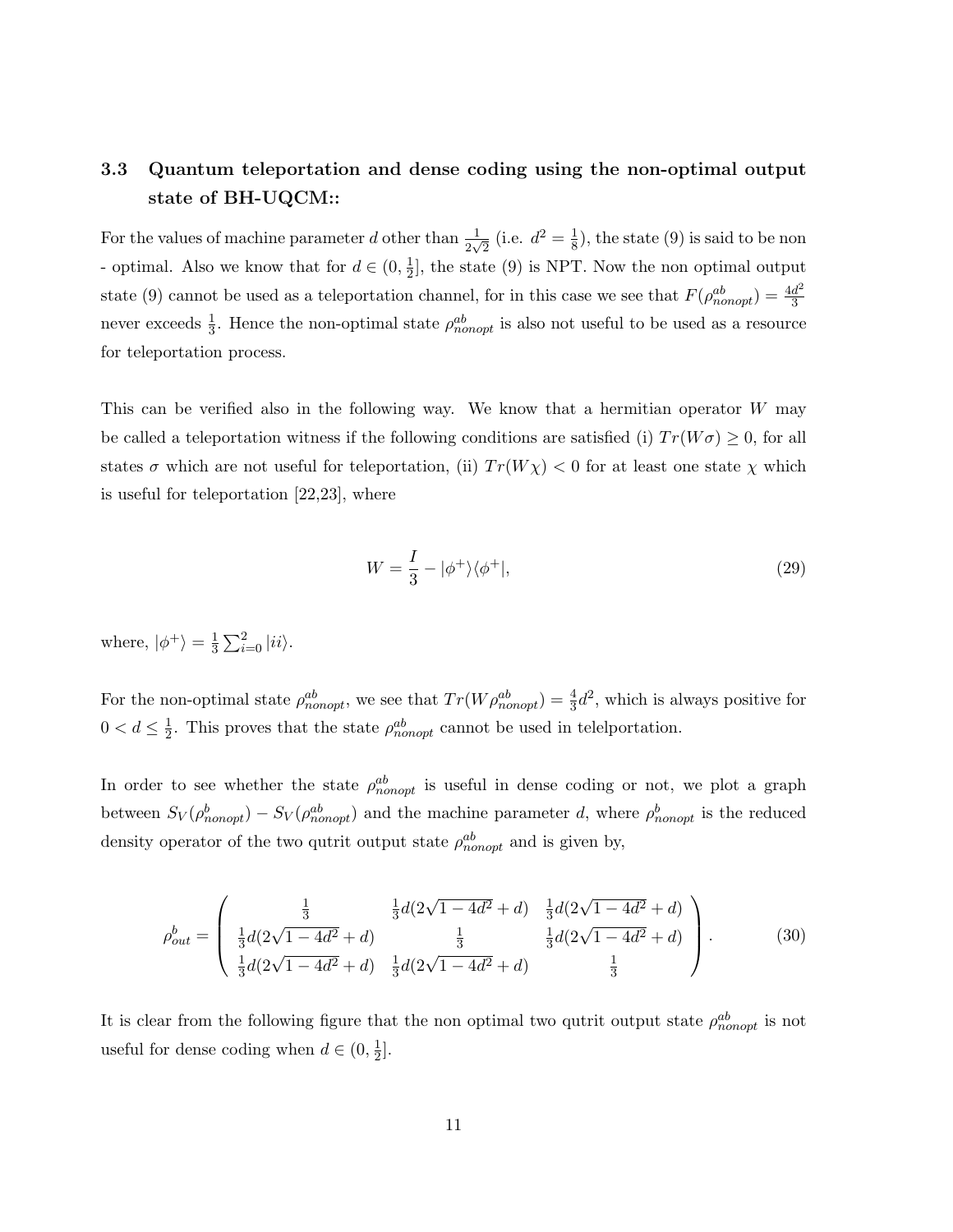

Figure 1: The figure shows that the difference  $S_V(\rho^b) - S_V(\rho^{ab})$  always lies in the fourth quadrant of the cartesian plane with respect to the values of d in the range  $(0, \frac{1}{2}]$ .

### 3.4 Construction of filter and study of the non - optimal filtered states in teleportation and dense coding:

As the non-optimal output state also cannot be used for information transfer, we try to find out whether it is possible to distill the non-optimal output state using an appropriate filter so that the distilled system can be used for quantum information protocols.

Similar to the optimal output state, the non optimal state (9) violates the reduction criteria [18]. So as before we can distill  $\rho_{nonopt}^{ab}$  calculating the eigenvector corresponding to the suitable negative eigenvalue of the state,  $(\rho_{nonopt}^a \otimes I - \rho_{nonopt}^{ab})$ , subjecting the state to the appropriate filter. We find the eigenvalue as

$$
e_1' = \frac{1 - 3d^2}{6} + \frac{1}{3}\sqrt{-(2d - 1)(2d + 1)}d - \frac{1}{6}\sqrt{1 - 18d^2 + 4\sqrt{-(2d - 1)(2d + 1)}d + 113d^4 - 44d^3\sqrt{-(2d - 1)(2d + 1)}},
$$
(31)

which is always negative for  $d \in \left(\frac{6+\sqrt{2}}{17}, \frac{1}{2}\right)$  $\frac{1}{2}$ . Hence following [18], we construct the filter  $A_{nonopt}$ to distill the state  $\rho_{nonopt}^{ab}$  where,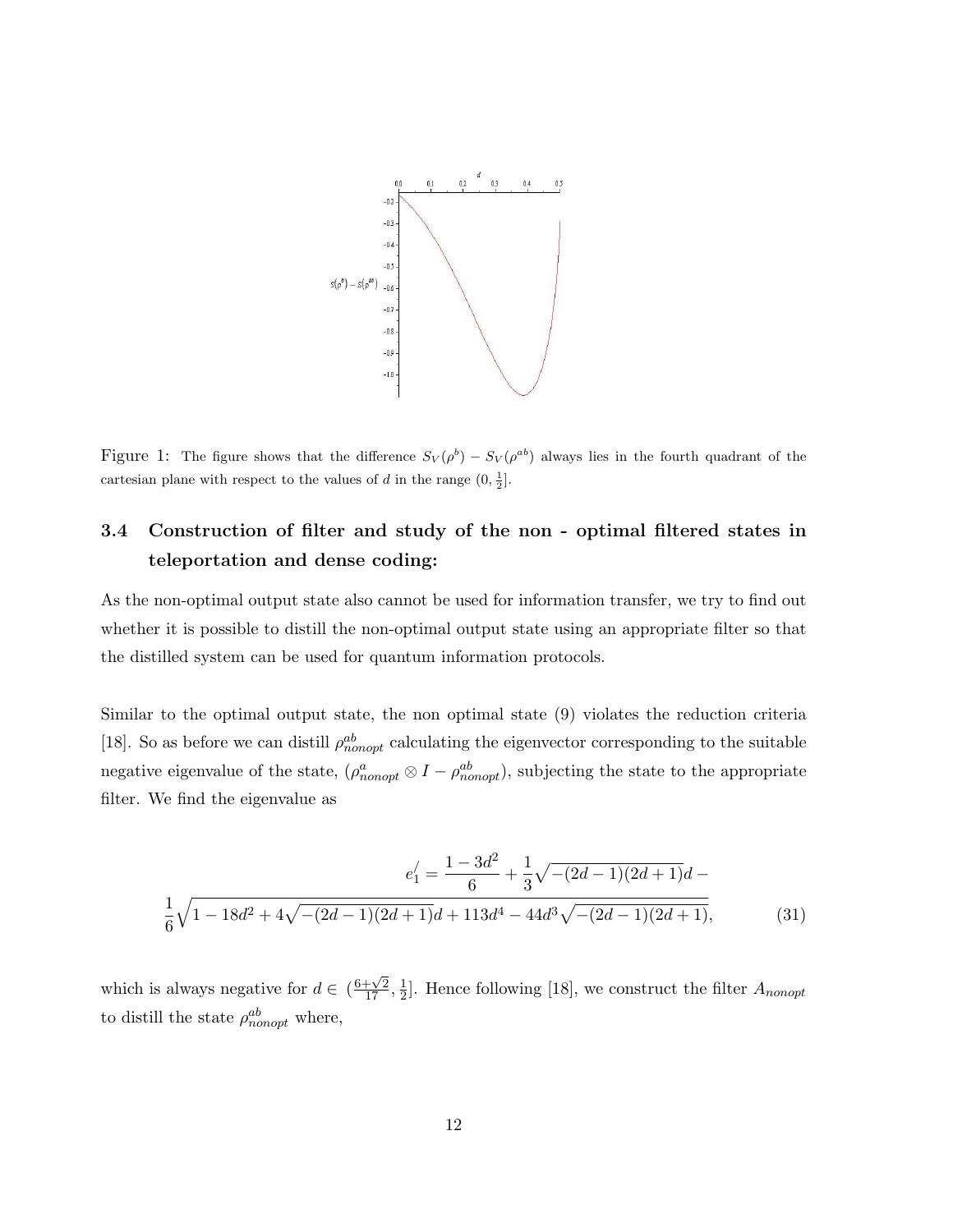$$
A_{nonopt} = \sqrt{3} \begin{pmatrix} 1 & -k & -k \\ -k & 1 & -k \\ -k & -k & 1 \end{pmatrix}.
$$
 (32)  
where  $k = \frac{11d^2 - 2\sqrt{1 - 4d^2}d + \sqrt{1 - 18d^2 + 4\sqrt{1 - 4d^2}d + 113d^4 - 44d^3\sqrt{1 - 4d^2} - 1}}{4d^2}$  and  $d \in (\frac{6 + \sqrt{2}}{17}, \frac{1}{2}].$ 

This will transform the non optimal state  $\rho_{out}^{ab}$  to its filtered form  $\tau_{out}^{ab}$  defined by

$$
\tau_{out}^{ab} = \frac{A_{nonopt}^{\dagger} \otimes I \rho_{out}^{ab} A_{nonopt} \otimes I}{Tr(\rho_{out}^{ab} A_{nonopt} A_{nonopt}^{\dagger} \otimes I)}.
$$
\n(33)

The fully entangled fraction of  $\tau_{out}^{ab}$  is given as

$$
F(\tau_{out}^{ab}) =
$$
  
\n
$$
\frac{4[d^{2}(2(1-t_{1}) + d^{2}(22t_{1} - 31) + t_{2}(10 - 110d^{2} - 6t_{1}) + 198d^{4})]}{3[(1-k) + t_{2}(6 - 68d^{2} + 94d^{4} - 4t_{1} + 12t_{1}d^{2}) + d^{2}(6t_{1} - 9 - 5d^{2} + 23t_{1}d^{2})]},
$$
\n(34)

where  $t_2 = \sqrt{1 - 4d^2}d$  and  $t_1 = \sqrt{1 - 18d^2 + 4t_2 + 113d^4 - 44d^2}t_2$ 

Evidently, for  $\frac{6+\sqrt{2}}{17} < d \leq \frac{1}{2}$  $\frac{1}{2}$ , the states  $\tau_{out}^{ab}$  are always suitable for teleportation since there  $F(\tau_{out}^{ab}) > \frac{1}{3}$  $\frac{1}{3}$ . Moreover, the optimal teleportation fidelity of  $\tau_{out}^{ab}$  is then given by

$$
f(\tau_{out}^{ab}) = \frac{3F(\tau_{out}^{ab}) + 1}{4}.
$$
\n(35)

Alternately, using [22,23] and (29) it has been observed that  $Tr(W\tau_{out}^{ab}) = -\frac{1}{4d}$  $\frac{1}{4d^4}[-1+439d^6+$  $17d^2 - 119d^4 - 534d^4t_2 + 65d^4t_1 + 108d^2t_2 - 6t_2 + t_1 + 4t_1t_2 - 36d^2t_1t_2 - 14d^2t_1$ .

From there we find that  $Tr(W\tau_{out}^{ab})$   $\lt$  0 for  $d \in \left(\frac{6+\sqrt{2}}{17}, \frac{1}{2}\right)$  $\frac{1}{2}$ , which implies that in this range the state  $\tau_{out}^{ab}$  can always be used in teleportation but for  $d \in (0, \frac{6+\sqrt{2}}{17})$ , the filtered state  $\tau_{out}^{ab}$ cannot be used in teleportation since  $Tr(W\tau_{out}^{ab}) > 0$  there.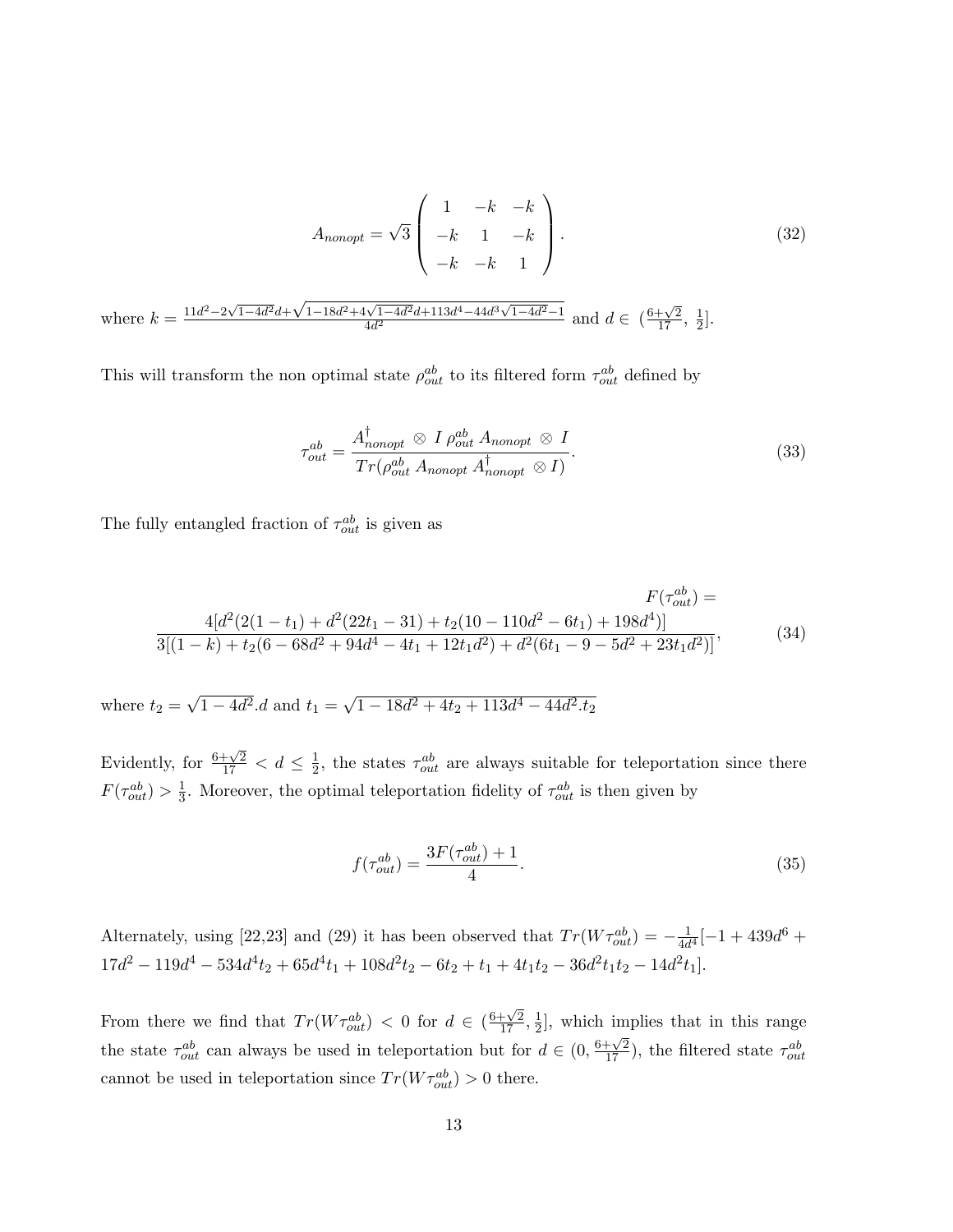In order to check the usefulness of the state  $\tau_{out}^b$  for dense coding, we show that  $S_V(\tau_{nonopt}^b)$  –  $S_V(\tau^{ab}_{nonopt}) > 0$  for  $d \in (\frac{6+\sqrt{2}}{17}, \frac{1}{2})$  $\frac{1}{2}$ . Hence, the state  $\tau_{out}^{ab}$  can also be used as a resource in dense coding protocol as also evident from the figure 3. Interestingly, the optimal fidelity obtained in case of teleportation using the distilled non-optimal output state as an entangled resource is greater than the optimal fidelity obtained in case of teleportation using the distilled optimal output state. Moreover, the distilled optimal output state cannot be used for dense coding, but distilled non-optimal output state can be successfully used as a resource for dense coding. In the following figure we plot the teleportation fidelities and capacities of dense coding of non optimal filtered states corresponding to d. We see that the fidelity of teleportation reaches its maximum for  $d=\frac{1}{2}$  $\frac{1}{2}$  and the maximum value is 0.68 approx whereas the for  $d = \frac{1}{2}$  $\frac{1}{2}$  the capacity of dense coding of  $\tau_{out}^{ab}$  is 2.08 approx.



Figure 2: In the figure the dotted lines represent the capacity of dense coding i.e.  $\chi(\tau_{out}^{ab})$  of the non optimal states and dashed line represent the teleportation fidelities i.e  $f(\tau_{out}^{ab})$  of the said state with respect to d.

Now using (21) we calculate the mixedness of the filtered non optimal state  $\tau_{out}^{ab}$  as before, and we plot the mixedness of  $\rho_{out}^{ab}$  and  $\tau_{out}^{ab}$  against the parameter  $d \in (\frac{6+\sqrt{2}}{17}, \frac{1}{2})$  $\frac{1}{2}$  in the following. From the above figure it is obvious that after distillation of the state  $\rho_{out}^{ab}$ , the filtered state  $\tau_{out}^{ab}$ is less mixed than its original counterpart. Mixedness, capacity of dense coding and fidelity of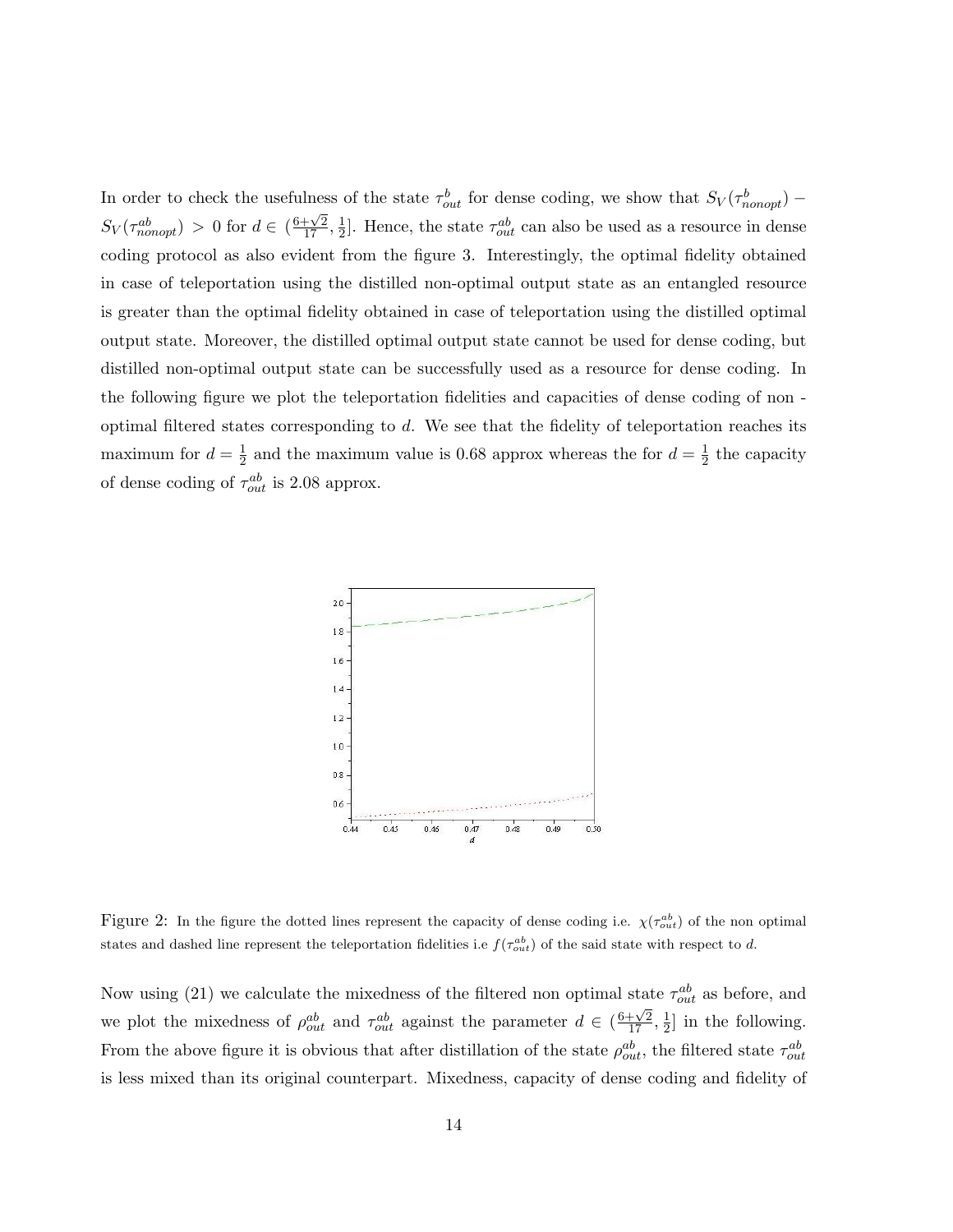

Figure 3: The ordinate of the figure represents the von - Neumann entropy of a state  $\rho$ , where solid line corresponds when  $\rho = \rho_{out}^{ab}$  and dotted line corresponds when  $\rho = \tau_{out}^{ab}$ .

teleportation of the state  $\tau_{out}^{ab}$  has already been calculated. In the following figure we plot these three quantities with respect to the parameter  $d$ .



Figure 4: The dotted line represents mixedness of the filtered state, dashed line represents fidelity of teleportation and the long dashed line represents the capacity of dense coding of the said state.

From figure it is clear that when mixedness of the state decreases both the capacities of dense coding and fidelities of teleportation of the states for different values of d, increases.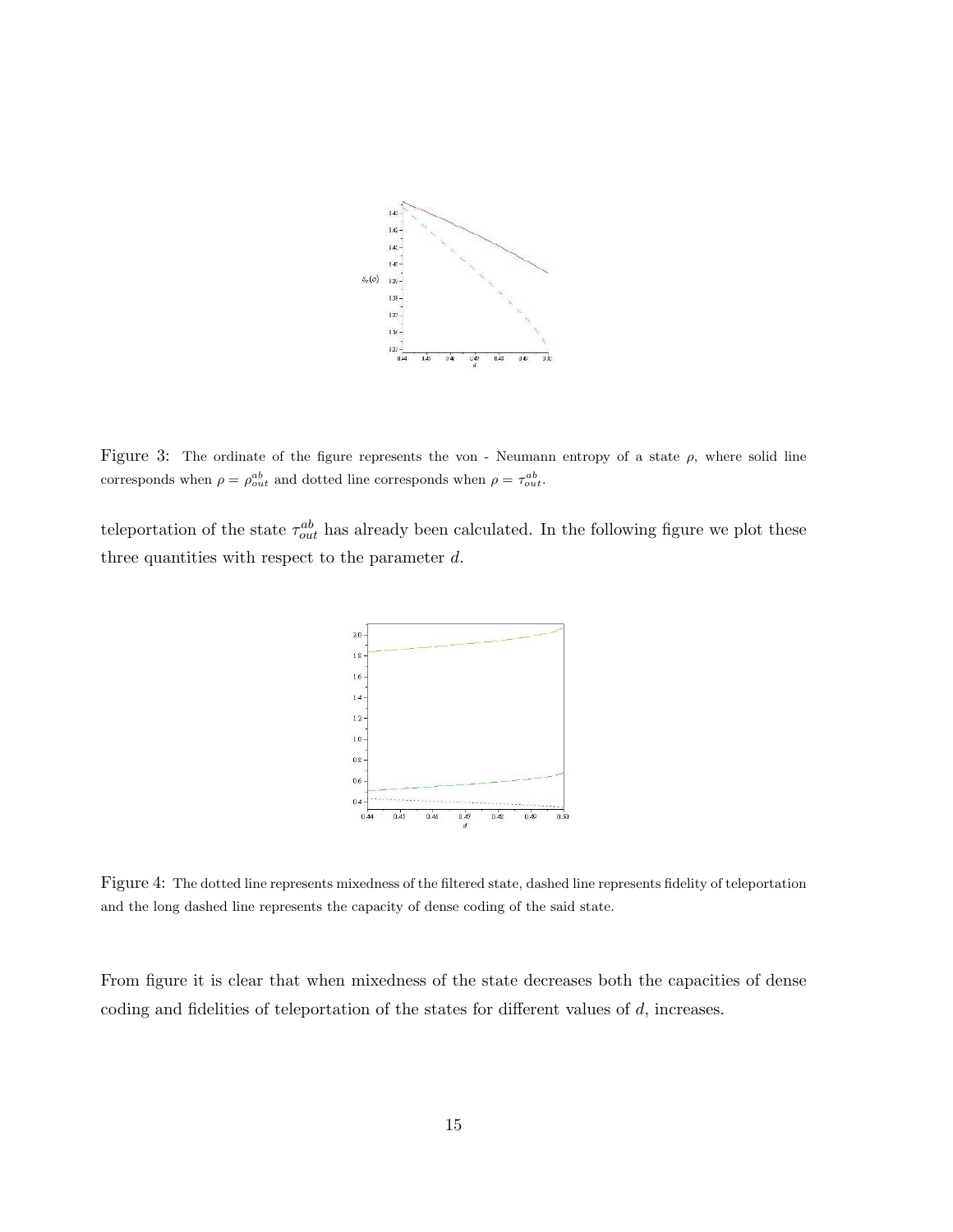#### 4 Summary and Discussion:

To summarize, We have studied the entanglement properties and the usefulness of a two qutrit output state generated through Buzek - Hillery quantum cloning machine for quantum information process- ing. Although we found that the optimal as well as non-optimal output states are not useful for information processing protocols such as teleportation and dense coding, the distilled output states using appropriate filters can be used as a entangled resource for information processing for certain range of machine parameters. It is interesting to note that while the distilled optimal output state can only be used for teleportation, the distilled non-optimal output state can be used for teleportation as well as dense coding. Surprisingly, the optimal teleportation fidelity obtained using the distilled non-optimal output state exceeds the optimal teleportation fidelity obtained using the distilled optimal output state for certain values of machine parameter d.

#### References

- [1] C. H. Bennett, G. Brassard , C. Crepeau, R. Jozsa, A. Peres, W. K. Wootters, Teleporting an unknown quantum state via dual classical and Einstein-Podolsky-Rosen channels, *Phys. Rev. Lett*, 70, 1895, (1993).
- [2] C. H. Bennett, S. J. Wiesner, Communication via one and two particle operators on Einstein - Podolsky - Rosen states, *Phys. Rev. Lett*, 69, 2881, (1992).
- [3] K. Mattle, H. Weinfurter, P. G. Kwiat, A. Zeilinger, Dense coding in experimental quantum communication, *Phys. Rev. Lett.*, 76, 4656, (1996).
- [4] C. H. Bennett and G. Brassard, in Proceedings of IEEE International Conference on Computers, Systems and Signal Processing, Bangalore, India (IEEE, New York, 1984), p. 175.
- [5] Artur K. Ekert, Quantum cryptography based on Bell's theorem, *Phys. Rev. Lett.*, 67, 661, (1991).
- [6] W. K. Wootters and W. H. Zurek, Single quantum cannot be cloned, *Nature* 299, 802, (1982); V. Scarani, S. Iblisdir, N. Gisin and A. Acin, Quantum Cloning, *Rev. Mod. Phys.*, 77, 1225, (2005).
- [7] N. Linden, S. Popescu, Bound entanglement and teleportation, *Phs. Rev. A* 59, 137, (1999).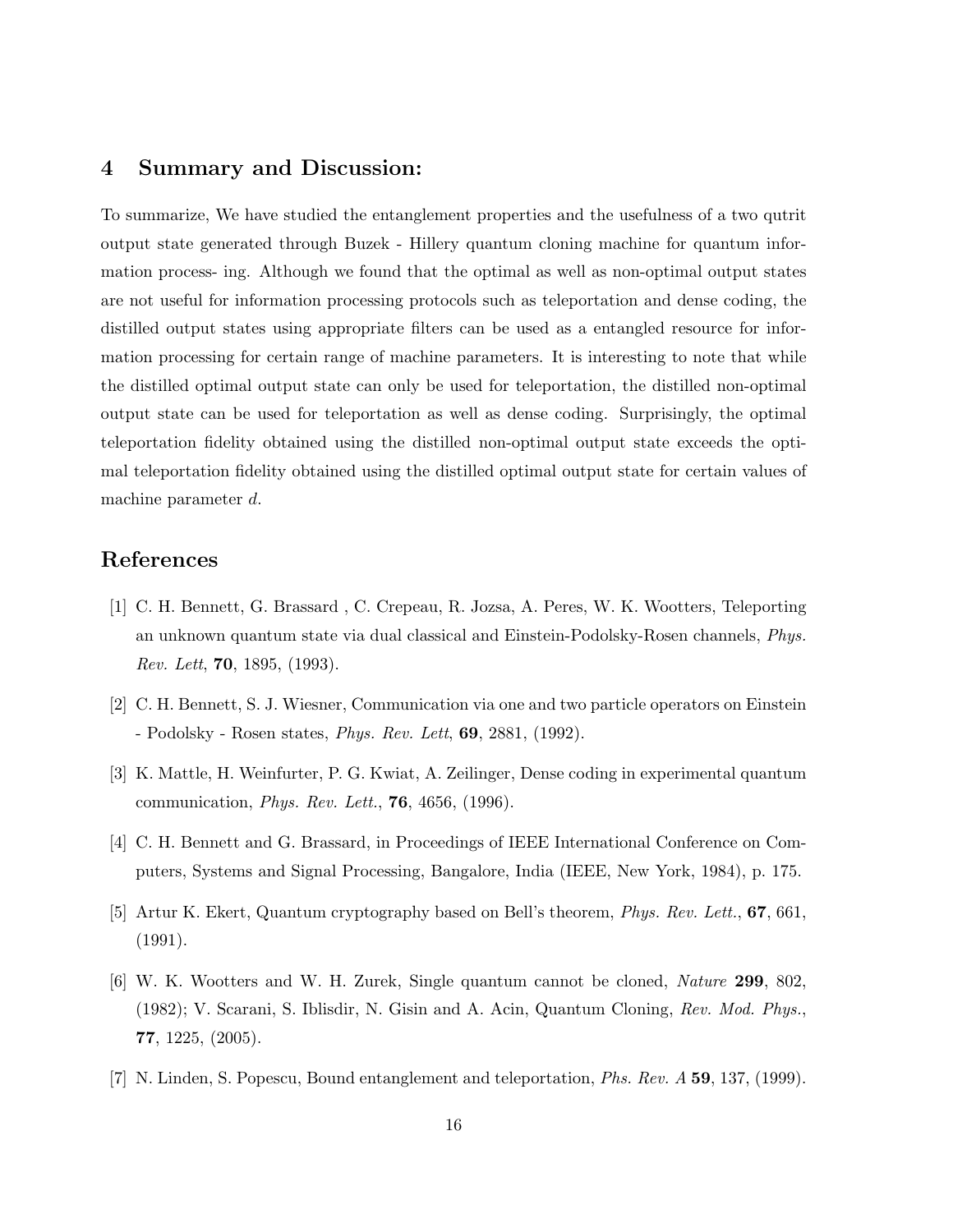- [8] M. Horodecki, P. Horodecki and R. Horodecki, General teleportation channel, singlet fraction and quasi-distillation, *Phys. Rev. A*, 60, 1888, (1999).
- [9] X. S. Liu, G. L. Long, D. M. Tong, F. Li, General scheme for superdense coding between multi-parties, *Phys. Rev. A*, 65, 022304, (2002).
- [10] D. Bruβ *et al*, Tomographic quantum cryptography: equivalence of quantum and classical key distillation, *Phys. Rev. Lett.*, 91, 097901, (2003).
- [11] A. Acin and N. Gisin, Quantum correlations and secret bits, *Phy. Rev. Lett.*, 94, 020501, (2005).
- [12] N. J. Cerf, Cloning a qutrit, *Jour. Mod. Opt.*, 49, 1355, (2002).
- [13] S. Wiseman and E. Domany, Finite size scaling and lack of self averaging in critical disordered systems, *Phys. Rev. Lett.* 81, 22, (1998).
- [14] V. Buzek and M. Hillery, Universal optimal cloning of arbitrary quantum states: from qubits to quantum registers, *Phys. Rev. Lett.*, 81, 5003, (1998).
- [15] S. Adhikari, N. Ganguly, I. Chakrabarty and B. S. Choudhury, Quantum Cloning, Bell's inequality and teleportation, *Jour. Phys. A: Math. Theor.*, 41, 415302, (2008).
- [16] A. Peres, Separability criterion for density matrices, *Phys. Rev. Lett.*, 77, 1413, (1996).
- [17] D. Bures, An Extension of Kakutani's theorem on infinite product measures to the tensor product of semi-definite w <sup>∗</sup> algebras, *Trans. Am. Math. Soc.*, 135, 199, (1969).
- [18] M. Horodecki and P. Horodecki, Reduction criteria of separability and limits for a class of distillation protocols, *Phys. Rev. A*, 59, 4206, (1999).
- [19] V. Karimipour and L. Memarzadeh, Equientangled bases in arbitrary dimensions, *Phys. Rev. A*, 73, 012329, (2006).
- [20] D. Bruβ, G. M. D'Ariano, M. Lewenstein, C. Machhiavello, A. Sen (De), and U. Sen, Distributed quantum dense coding, *Phys. Rev. Lett.*, 93, 210501, (2004).
- [21] F. Verstraete and H. Verschelde, Optimal teleportation with a mixed state of two qubits, *Phys. Rev. Lett.*, 90, 097901, (2003).